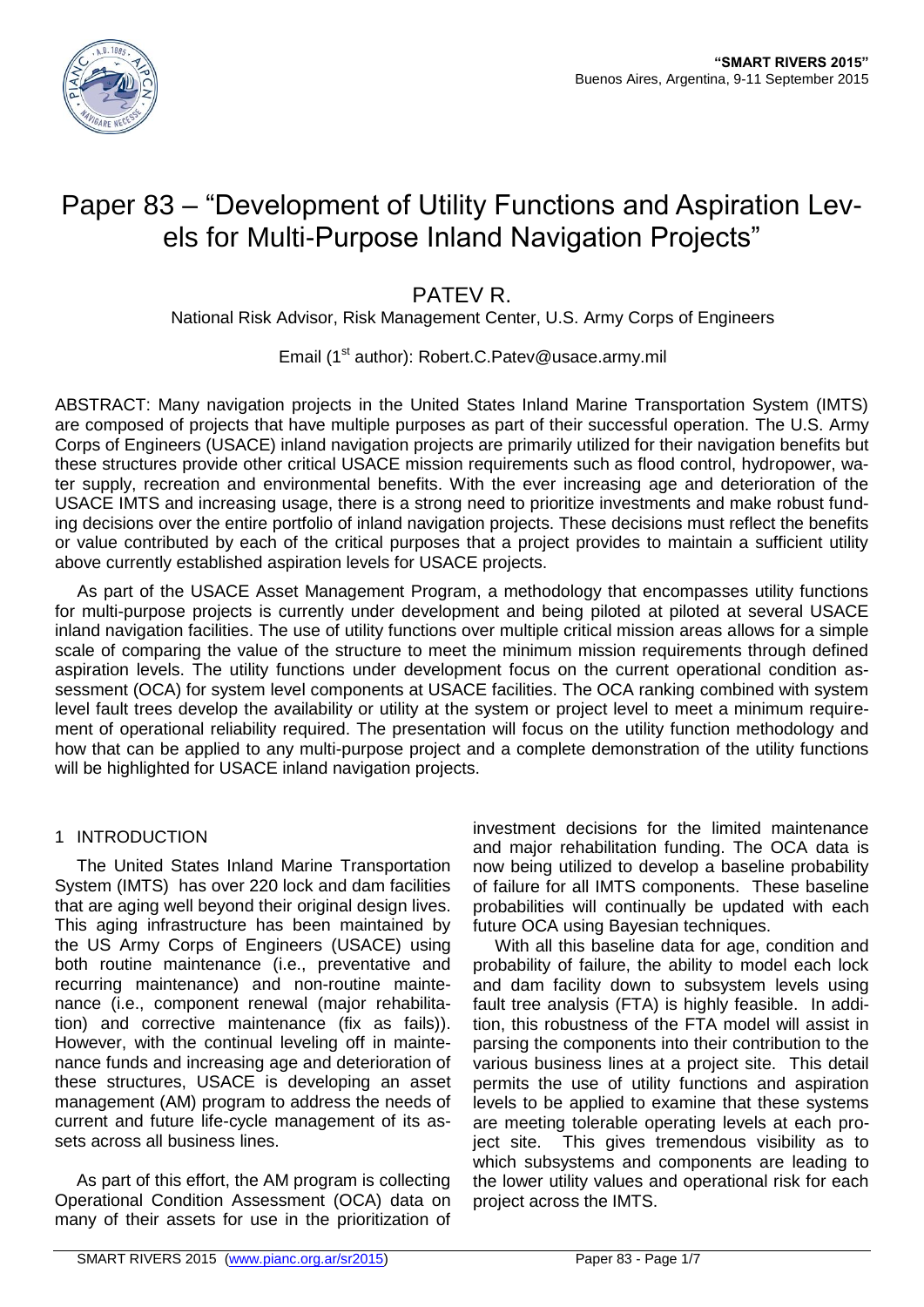



#### 2 OPERATIONAL CONDITION ASSESSMENT (OCA) and PROBABILITY OF FAILURES FOR IMTS

### 2.1 *Mapping of OCA Ratings to Weibull Parameters to Estimate Probability of Failure*

Operational Condition Assessment (OCA) were started on IMTS project around 2010 and many projects are currently undergoing their second rounds of OCA ratings. The current OCA navigation hierarchy has over 4000 unique components in the asset list. Ellsworth and Patev (2015) show this asset hierarchy, down to the "subsystem" level is shown in the left pane and the Component and Sub-Component level in the adjacent panes. Generically, the asset hierarchy for OCA components is as follows:

- Feature
- o System
	- Sub-system
		- Component
			- o Sub-component

Each project requires an initial build of the OCA hierarchy to capture multiple system and subsystems found at project sites. Once this baseline and consistent hierarchies are completed, a team will assess the operation condition using the rating scales shown in Figure 1. The assessment procedure for OCA has both QC and QA processes to insure a consistent and repeatable value for condition.

| CONDITION RATING |                    | <b>DEFINITION</b>                                                                                                                                                                                                                                                                                                                                                                                                       |  |
|------------------|--------------------|-------------------------------------------------------------------------------------------------------------------------------------------------------------------------------------------------------------------------------------------------------------------------------------------------------------------------------------------------------------------------------------------------------------------------|--|
| л                | EXCELLENT          | 1) Has not failed AND 2) does not have critical design flaw AND 3) no documented or observed<br>temporary to anger with time took the GMA entitle to plate the state in the brain is the state and                                                                                                                                                                                                                      |  |
|                  | 9000               | 1) Has not falled AND 2) does not have critical design flaw AND 3) no documented or observed<br>significant deficiencies tased on available data or studies AND 4) deficiencies do not impact<br>performance or safety. Best condition rating allowed if component shows signs of normal year.                                                                                                                          |  |
| e                | <b>POOR</b>        | 1) Has not falled AND 2) does not have critical design flaw AND 3) no documented or observed<br>significant deficiencies tiesed on available data, studies, or observed project performance issue AND 4).<br>deficiencias do impact porformance or safety.                                                                                                                                                              |  |
| $\mathbf{r}$     | <b>INADEQUATE</b>  | 1) Has not falled AND 2) does not have critical design flaw AND 3) has documented or observed<br>significant deficiencies based on available data, studies, or has an observed project performance issue<br>AND 4) does not violate tax, failure is not inwinent before next OCA, has not experienced dosure loss of<br>service due to current condition in record history, and no critical life safety concern exists. |  |
|                  | FAILING OR FAILED. | 1) Has falled DR 2) has critical design flaw DR 3) has documented or observed significant deficiencies.<br>Sased on available data, studies, or has an observed project performance issue AND one or more of the<br>following is true; violates law, failure is imminent before next OCA, has experienced dosare/loss of<br>service due to current condition in recent history, or critical life safety concern exists. |  |

# Figure 1 Rating Scale for Operation Condition Assessment

However, since the form of a condition rating is an "A" through "F" there needed to be a means of estimating the probability of failure from the OCA data. The relationship between the OCA Condition and an estimate of the probability of failure [P(f)] is critical to developing the concept of utility functions. For this, first an approach, and state-of-the-practice

and state-of-the-art models and methods were developed to map OCA ratings to a P(f).

# 2.2 *Mapping of OCA Ratings to Weibull Parameters to Estimate Probability of Failure*

The approach was based on Expert Opinion Elicitation (EOE). EOE is a common practice to develop failure probabilities when there is a lack of failure information available, as is the case in the Corps. It is also used by industry and government agencies and has been in use in the Corps for nearly 20 years and is codified in Engineering Pamphlet (EP) 1130-2-500 and Engineering Circular (EC) 1110-2-6062.

The USACE has developed an Expert-Opinion Elicitation methodology that is a variation of Delphi Method discussed by Dalkey and Helmer [1]. The EOE process was incorporated into USACE risk protocol in the late 1990's and was developed to assist in producing best estimate probabilities for very complex engineering problems.

The current process utilizes an undisclosed (blind) vote with a two-response elicitation process. EOE is a formal (protocol), heuristic (through discussion) process of obtaining information or answers to specific questions called issues. Heuristics are internal frames of reference used by individuals and groups to inform judgment when no firm data are available. These issues can be addressed by a set of pre-defined questions to obtain the failure rates or probabilities, and failure consequences of civil works components or structures. However, this process, if not controlled properly, does bring in motivational and cognitive biases to results. These have to be examined both during and after the elicitation is performed.

The first applications of EOE were for USACE navigation projects but it is now being applied to estimate probabilities on Flood Risk Management projects (dam safety, levee safety and hurricane protection systems). Since the indoctrination of the EOE process into the USACE, the method has been successfully calibrated to predict both good and poor field performance of both navigation and flood risk management structures.

The USACE Risk Management Center facilitated USACE Subject Matter Experts and Regional Technical Specialists to estimate the median cumulative distribution function (CDF) that defines the probability of failure for all baseline curves over time. This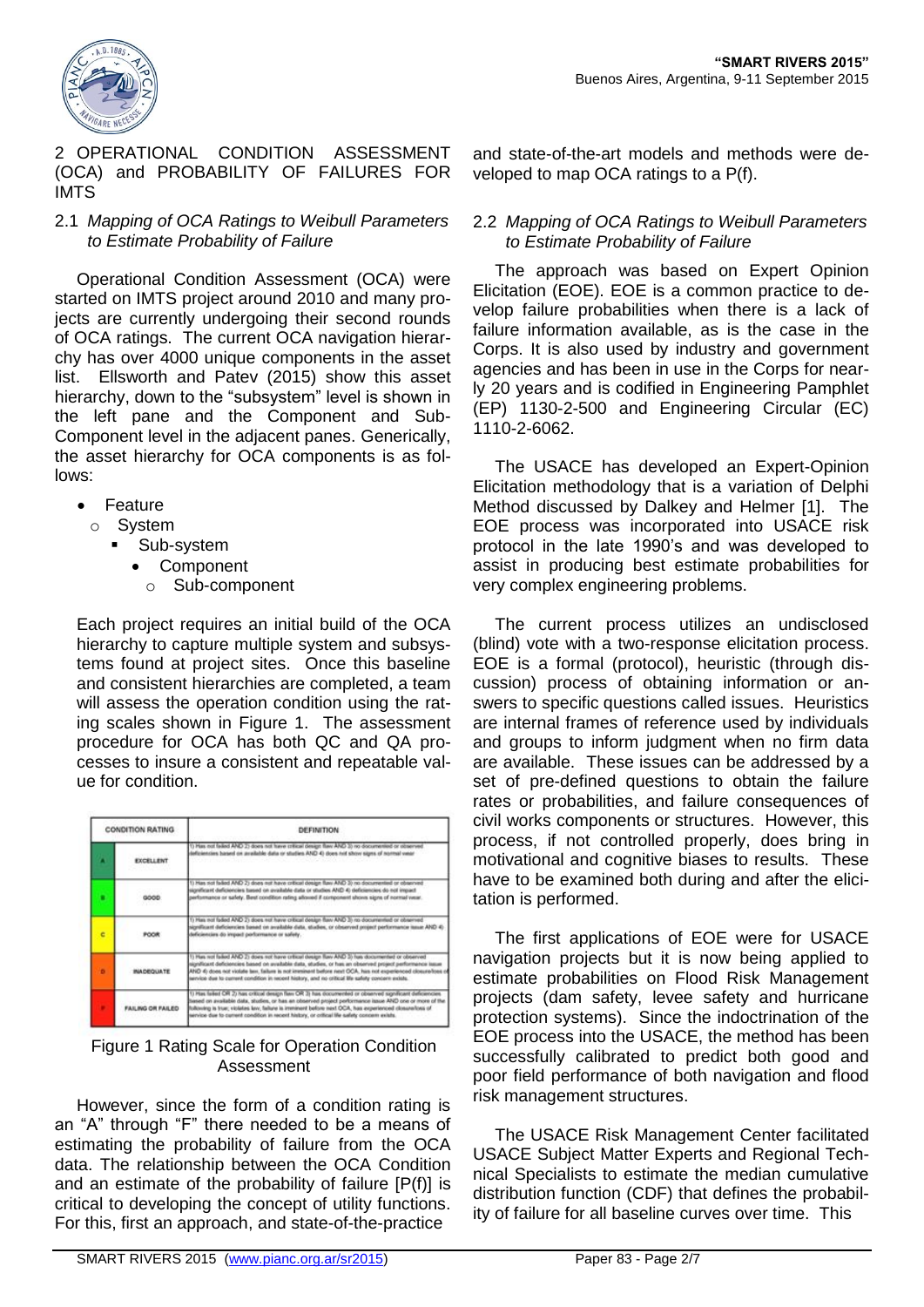

was conducted for 31 different component categories that covered the spectrum of the IMTS inventory.

The second step in this process is the estimation of the Weibull Distribution parameters for each category. The Weibull Distribution is a very commonly used life distribution since it is very versatile in modeling many different types of failure distributions from exponential to normal. The median data from each EOE was processed real-time for the SME/RTS to process and critique the resulting Weibull Distribution parameters for characteristic life or B63.2 life  $(\alpha)$  and shape parameter ( $\beta$ ). Once agreement was reached by the expert panel the values for these Weibull parameters were finalized and processed to represent the baseline Weibull CDF for each component category. Figure 2 shows a typical Weibull curve based on the EOE results.



Figure 2 Example of Weibull Curve

The third and critical step is mapping the baseline Weibull Distribution function to the condition states for each baseline curve. This is estimated using the Maximum Likelihood Estimator (MLE) of the Weibull CDF. The MLE processing of the CDF shows where the points of inflection (slope is equal to zero) are over time and hence a resulting change of condition (e.g., A to B, B to C, etc…). The initial conditions for the MLE are tied to the Mean-Time-To-Failure (MTTF) for the Weibull Distribution of the C to D condition transition. Figure 3 shows the MLE for a typical component curve. This estimative mapping process is considered state-of-the-practice for both technical merit and mathematical soundness. The final mapping of condition to Weibull CDF is shown in Figure 4.

As additional OCA field inspection data is collected, the baseline Weibull Distributions estimated in Step 2 to be continuously updated through a Bayesian likelihood function process. These updated Weibull Distributions and their parameters will then modify the MLE in Step 3 for the mapping of new condition states with time. As additional field data is collected over the next few years, this estimative process will become very stable and a tolerable level of convergence should be obtained. This will result in welldefined Weibull Distributions and parameters for all component categories that will be useful for determining risk for USACE inland navigation projects.



Figure 3 Maximum Likelihood Estimator for Weibull Function relating to OCA rating



Figure 4 Mapping of Condition to Weibull CDF

2.3 Identification of Critical and Non-Critical Items List for ITMS Components

Patev and Putcha (2005) define the concepts of critical item lists (CIL) and non-critical item lists non-CIL. These account for the importance and redundancy of each component in the entire system such that the top level of analysis accounts properly for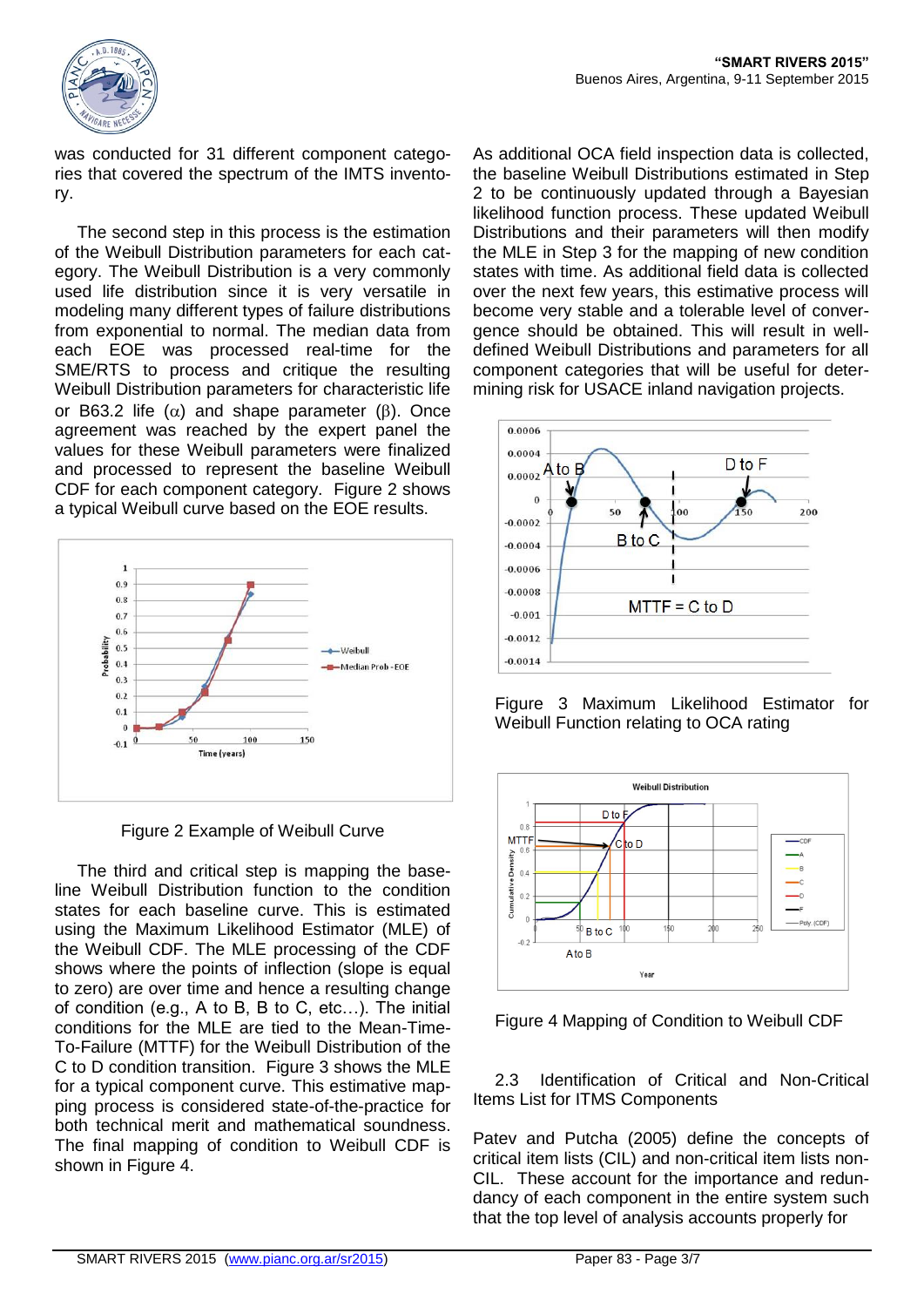

the criticality of each of the components in the system. This becomes very important in the utility theory since it is imperative that the value of each component or subsystem is rated based on its criticality to the total utility of the project.

A "critical" asset, or component, is defined in ISO 55000, "Asset Management," as "having potential to significantly impact on the achievement of the organization's objectives. If the failure of a component would cause a one day or longer unscheduled unavailability, it is by definition "mission critical." This is not to minimize impacts of unavailabilities less than a day in duration, but rather to focus on the much more impactful longer durations.

| <b>Criticality of</b><br><b>Failure Mode</b> | <b>Classification of</b><br><b>Failure Mode</b>  | Weight (W <sub>i</sub> ) |
|----------------------------------------------|--------------------------------------------------|--------------------------|
| 1/1                                          | CIL (Critical Items<br>List)                     | 0.99                     |
| 1 <sub>R2</sub>                              | CIL (because it could<br>result in loss of gate) | 0.9                      |
| 1R3                                          | CIL or non-CIL                                   | 0.7                      |
| 1Rn<br>(n>3)                                 | CIL or non-CIL                                   | $0.7^{(n-2)}$            |
| 2/2                                          | <b>CIL</b>                                       | 0.01                     |
| 2R3                                          | CIL or non-CIL                                   | 0.001                    |
| 2Rn<br>(n > 3)                               | CIL or non-CIL                                   | $0.001^{(n-2)}$          |
| 3/3                                          | Non-CIL                                          | 0.001                    |

Table 1 – Critical and Non Critical Items List (Patev and Putcha, 2005)

# 3 DEVELOPMENT OF UTILITY FUNCTIONS FOR IMTS MULTI-USE PROJECTS

# 3.1 *Background on Utility Concepts*

The development of utility theory dates back to the early 1700's with Daniel Bernoulli and Gabriel Kramer who are credited with the formal evolution of utility theory. The term utility was axiomized in 1944 by John Von Neumann and Oskar Morgenstern whose book on the theory of games and economic behavior is the backbone of modern microeconomics.

Utility can be defined as the desirability of preference that individuals or societies have for a given outcome. Utility functions are very simple in concept and can account for independence, dependence, conditional, and scaling as well as time effects. Utility mathematics are commonly termed Multi-Attribute

Utility Theory (MAUT) in which the utility is a function of both scaling factors and weights and attribute utility functions. References on MAUT and utility theory is made to Keeney and Raiffa (1971) and Keeney (1980)

Example of the attribute functions  $X_1$  to  $X_3$  are shown in Figure 5 below. The desirable states or preference is where the value of utility is unity. However, the value of preferences may not always be unity. This may be due to legal or other mandatory constraints or the preferences are developed and formulated for a problem by using a facilitator in discussions with experts that can define their preferences for the utility function.

In addition, utility functions can be both increasing utility and decreasing functions. They can also be convex or concave with illustrates if the utility defined by these experts is risk adverse or risk prone. The shapes of differing utility curves is shown in Figure 6



Figure 5 – Example of Utility Functions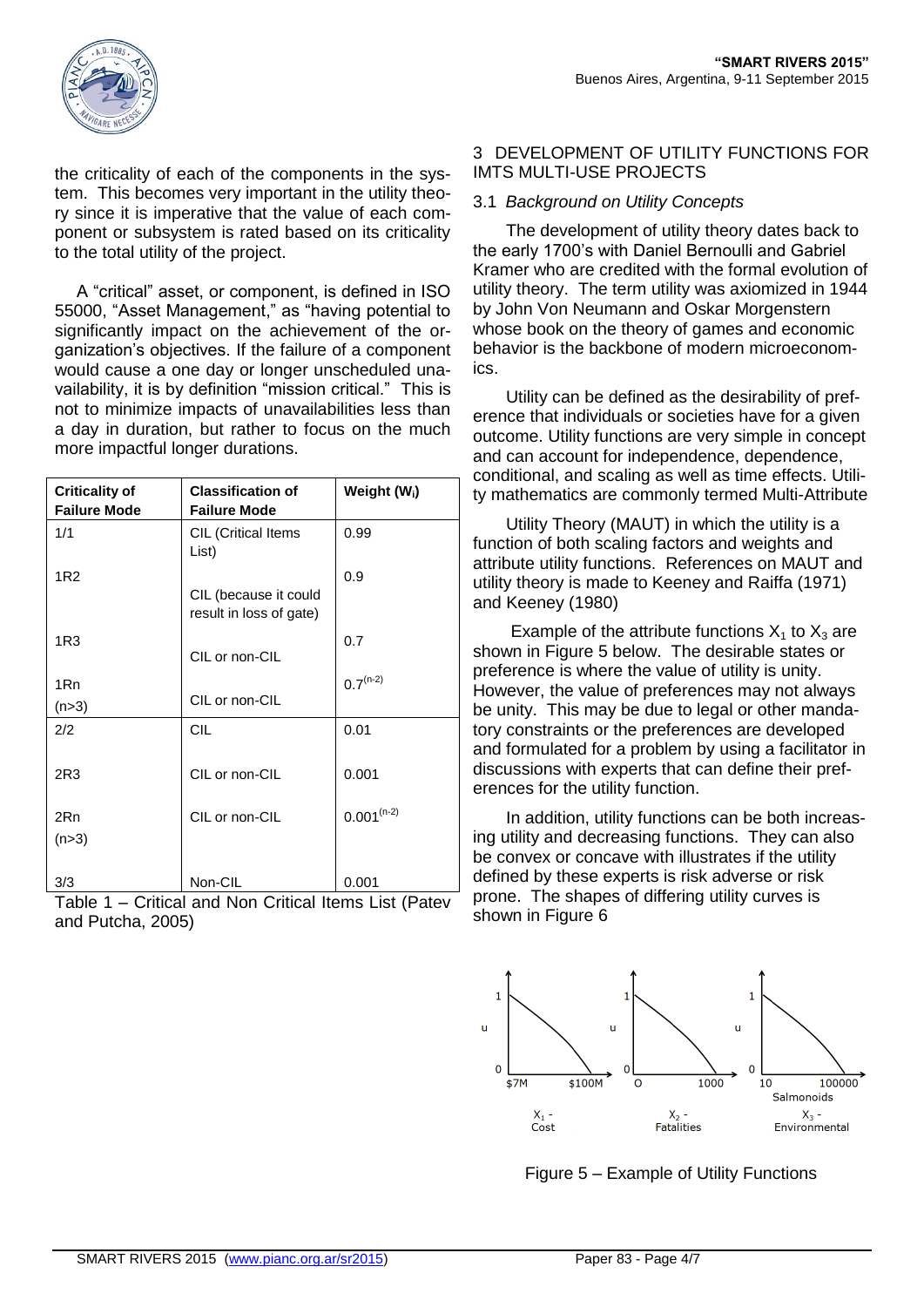

Figure 6 – Varying Shapes of Utility Functions

Another important concept in utility theory is the aspiration level. This is the level in which we can define the level of success or failure of a system. For example, if the goal of an IMTS system is to maintain 95 percent availability of the system then this could be the aspiration level required for a high use lock and dam project. A lower use project may require a lower aspiration level based on the acceptance of a lower availability level. A typical plot of utility and aspiration is shown in Figure 7.



Figure 7 Utility and Aspiration Levels

# 3.2 *Development of System Fault Trees for IMTS Components and Systems*

As part of the Operational Risk Assessment and Utility Function process, system fault trees are developed from the top level down to components at each project. These fault trees are then populated with their condition rating and then their probability of failure for each component to give the availability and reliability of the top gate



Figure 8 – Example Fault Tree for Dam Gate (Patev and Putcha 2005)

These fault trees and criticality (defined in section 2.3) are combined to determine the availability and reliability of the dam to function on demand. If all the equipment in the fault tree is in "A" condition then the expected utility will be 1.0. If all the conditions are in the D or F condition then the expected utility will be closer to 0. Therefore, as components in the system start to degrade and the condition starts to decline, the utility value starts to move away from 1.0 toward another system state over time. This degradation creates a lower performance level which may cause traffic disruptions and delays. The system state will eventually dip below the aspiration level for the project and indicate that there is required corrective maintenance or component renewal. This relationship is shown in Figure 9.

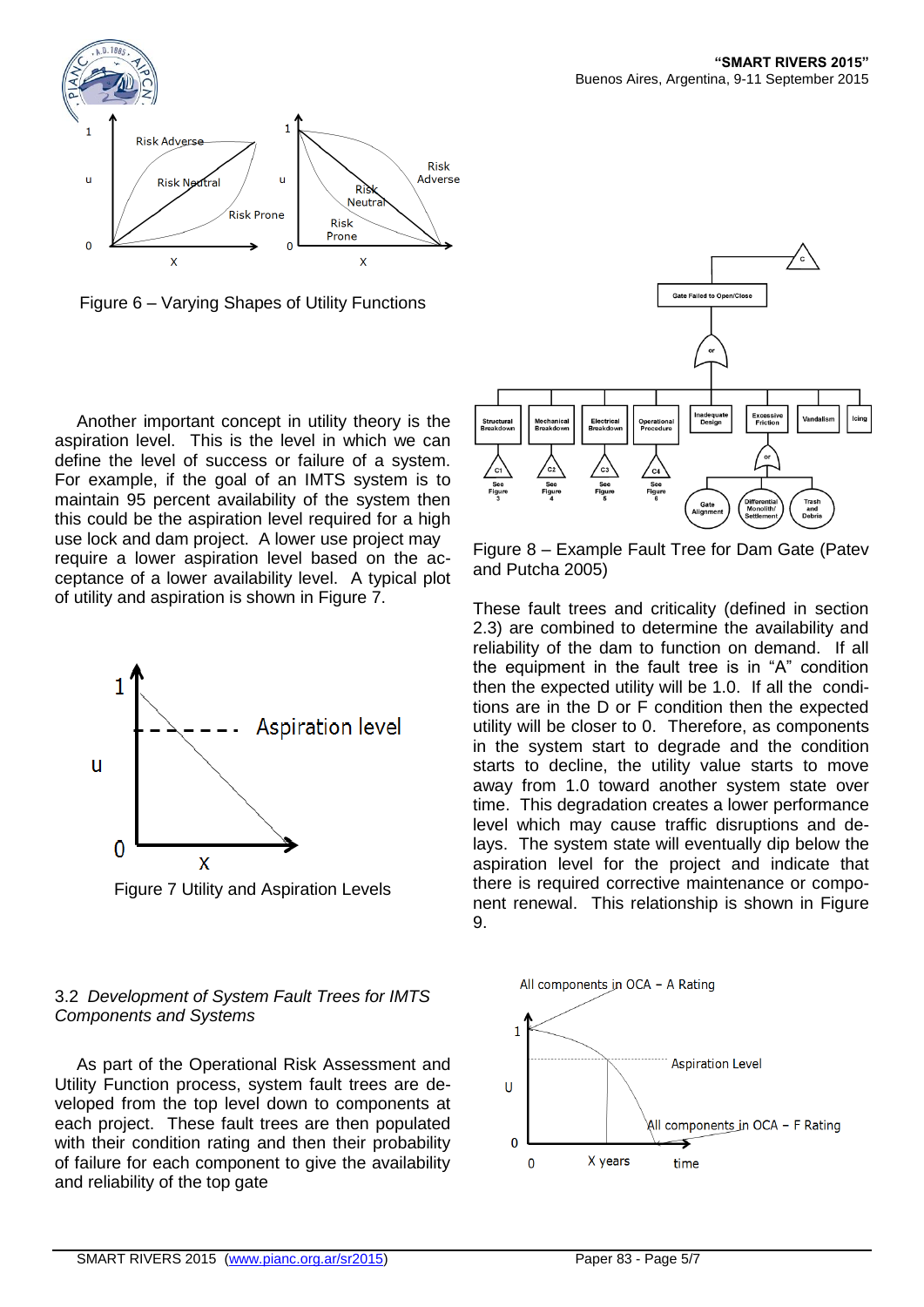

# *3.3 Utility Applied to Multi-Use Projects*

With the development of the project component list and the fault trees, each component can be linked specifically to its utilization under various business lines. For example, a dam gate may be tied to navigation, flood control, water supply, environmental flows and hydroelectric power. USACE had many multi-use projects that may have a primary mission but with many important secondary missions as well.

Since utility functions are not agnostic to any business line, the use of fault trees can filter out the components that are used for the successful operation of each business line. This will greatly assist our decisions with knowing if the overall investment in a single component or system has an effect on the utility level for one, two or more business lines. A schematic from a project with hydropower (HYD), flood risk management (dam gates) and environmental flows (sluice gates) is show in Figure 10. This is a very valuable concept in trying to optimize the investment benefits under limited funding constraints.





 In addition, differing aspiration levels for each business lines can be established as well as cross business utility functions and total project aspiration levels. This is shown in Figure 11 where there are four business lines with their respective aspiration levels in red. Therefore, Figure 11 shows that we are still above aspiration levels for Flood Risk Management (FRM) and Environmental Flows (ENV), at aspiration level for Navigation (NAV) and below aspiration level for Hydropower (HYD). The fixing of HYD components could possible increase some of the other utilities such as FRM or NAV.



Figure 11 Differing Aspiration Levels for Business Lines

The application of utility theory is widely beneficial to the USACE IMTS as well as the entire USACE portfolio of assets across all business lines. The USACE Asset Management Program is currently in the process of developing and applying the utility methodology across six multi-use projects to define the requirements for future application in the AM business process.

# 4 CONCLUSIONS

The use and application of OCA, fault trees analysis and utility functions to the USACE IMTS will greatly assist with the USACE investment decision now and in the future. The ability to show how an infrastructure investment affects the entire project from a multi-use perspective is very critical to both improving performance and reliability on the aging infrastructure. The application of this method to the entire USACE portfolio will greatly assist with investment decisions now and in the future

#### **REFERENCES**

Dalkey, N. and Helmer O., An Experimental Application of the Delphi Method to the Use of Experts. United States Air Force Project Rand. The Project Rand. Santa Monica, CA 1962.

Ellsworth, D and Patev, R. "Risk Exposure and Informing Life Cycle Investment Strategies Across the U.S Inland Marine Transportation System" SMART RIVERS 2015, Buenos Aires, Argentina.

Keeney, R and Raiffa, H. "Decisions with Multiple Objectives: Preferences and Tradeoffs". Wiley and Sons 1976.